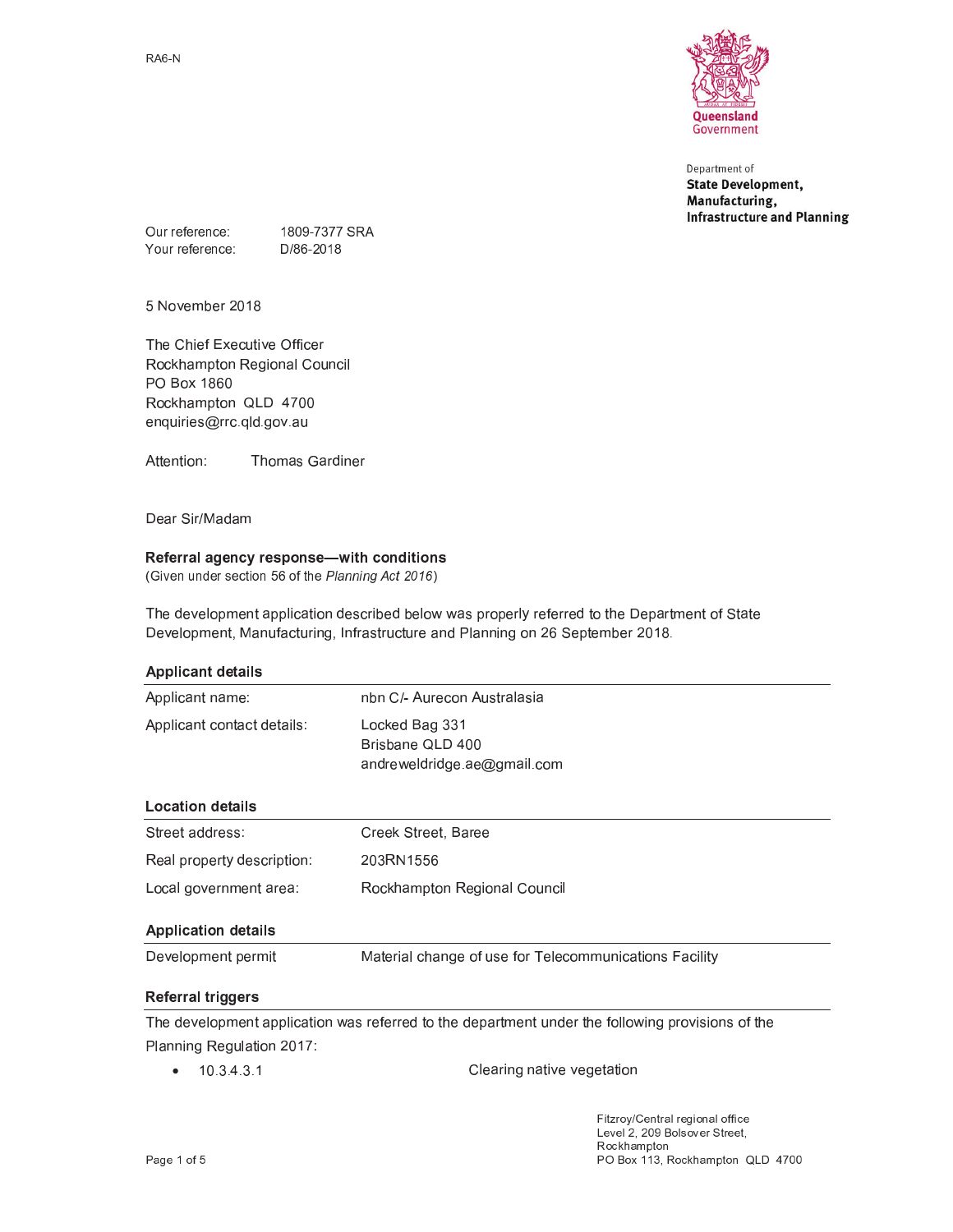### **Conditions**

Under section  $56(1)(b)(i)$  of the Planning Act 2016 (the Act), the conditions set out in Attachment 1 must be attached to any development approval.

### Reasons for decision to impose conditions

The department must provide reasons for the decision to impose conditions. These reasons are set out in Attachment 2.

#### Approved plans and specifications

The department requires that the plans and specifications set out below and enclosed must be attached to any development approval.

| <b>Drawing/report title</b>                   | <b>Prepared by</b>       | Date               | Reference no. | ∣ Version/issue |  |  |
|-----------------------------------------------|--------------------------|--------------------|---------------|-----------------|--|--|
| Aspect of development: Material change of use |                          |                    |               |                 |  |  |
| TARP 1809-7377 SRA                            | Queensland<br>Government | 26 October<br>2018 | 8950          | Version 1       |  |  |

A copy of this response has been sent to the applicant for their information.

For further information please contact Carl Porter, Principal Planning Officer, on 07 4924 2918 or via email RockhamptonSARA@dsdmip.qld.gov.au who will be pleased to assist.

Yours sincerely

Anthony Walsh Manager Planning

cc 
nbn C/- Aurecon Australasia, andreweldridge.ae@gmail.com

enc Attachment 1—Conditions to be imposed Attachment 2-Reasons for decision to impose conditions Attachment 3-Advice to applicant Approved plans and specifications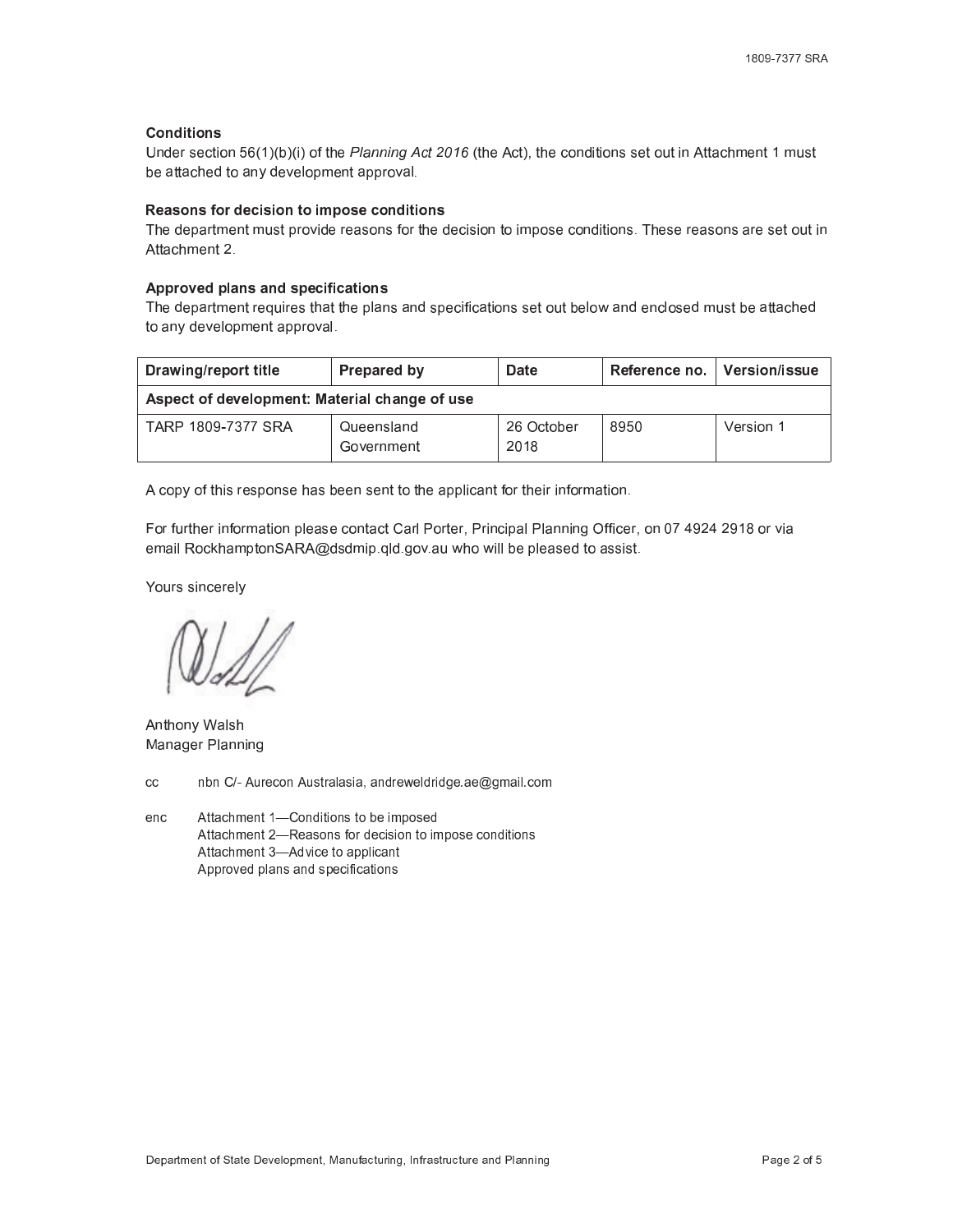# Attachment 1-Conditions to be imposed

| No.                                                                                                                                                                                                                                                                                                                                                                   | <b>Conditions</b>                                                                                                                                                                                                                                                                 | <b>Condition timing</b> |  |  |
|-----------------------------------------------------------------------------------------------------------------------------------------------------------------------------------------------------------------------------------------------------------------------------------------------------------------------------------------------------------------------|-----------------------------------------------------------------------------------------------------------------------------------------------------------------------------------------------------------------------------------------------------------------------------------|-------------------------|--|--|
| Material change of use                                                                                                                                                                                                                                                                                                                                                |                                                                                                                                                                                                                                                                                   |                         |  |  |
| Clearing vegetation—The chief executive administering the Planning Act 2016 nominates the Director-<br>General of Department of Natural Resources, Mines and Energy to be the enforcement authority for the<br>development to which this development approval relates for the administration and enforcement of any<br>matter relating to the following condition(s): |                                                                                                                                                                                                                                                                                   |                         |  |  |
| $\mathbf 1$ .                                                                                                                                                                                                                                                                                                                                                         | The clearing of vegetation under this development approval is limited<br>to the area identified as Area A as shown on attached Technical<br>Agency Response Plan (TARP) TARP 1809-7377 SRA dated 26<br>October 2018.                                                              | At all times            |  |  |
| $\overline{2}$ .                                                                                                                                                                                                                                                                                                                                                      | Any person(s) engaged or employed to carry out the clearing of<br>vegetation under this development approval must be provided with a<br>full copy of this development approval, and must be made aware of the<br>full extent of clearing authorised by this development approval. | Prior to clearing       |  |  |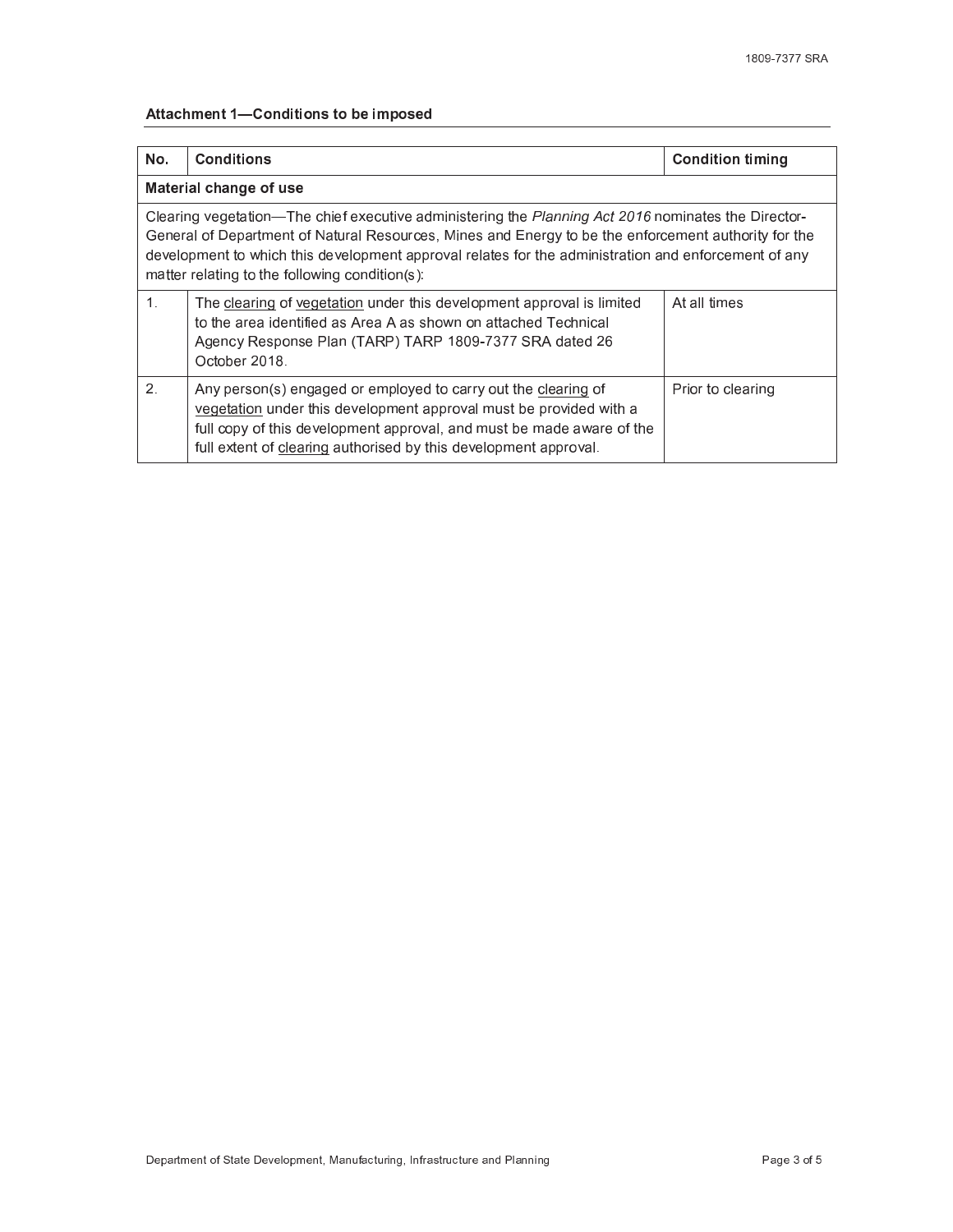# Attachment 2-Reasons for decision to impose conditions

The reasons for the conditions are:

- Where relevant to ensure compliance with a Performance Outcome/s.
- To ensure compliance with development approval.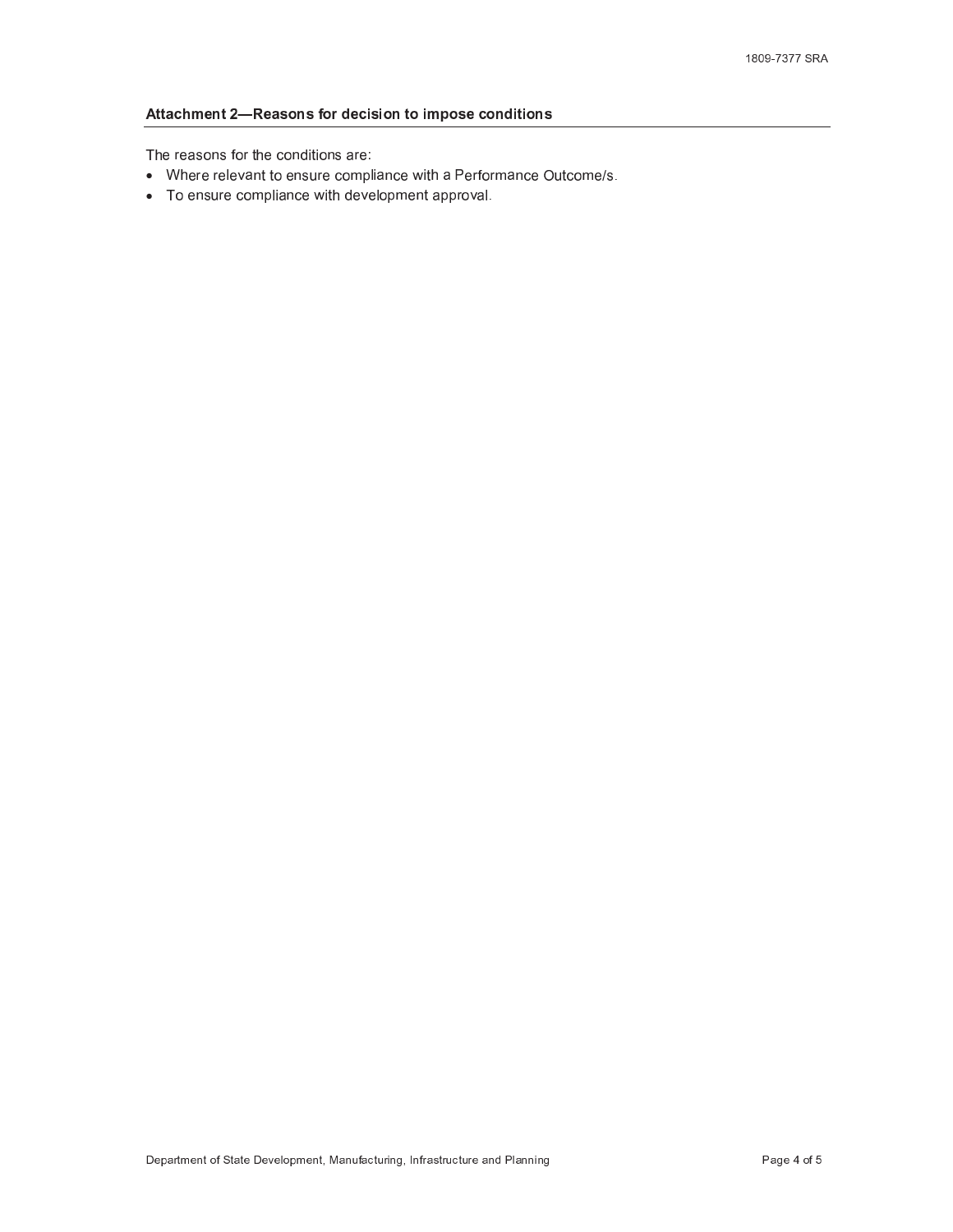# Attachment 3-Advice to the applicant

| General advice – clearing vegetation |                                                                                                                                                                                                                                                                                                |  |
|--------------------------------------|------------------------------------------------------------------------------------------------------------------------------------------------------------------------------------------------------------------------------------------------------------------------------------------------|--|
| 1.                                   | Words underlined in the conditions in attachment 1 have the same meaning given in the Glossary<br>of Terms found within the state code 16: Clearing native vegetation.                                                                                                                         |  |
| 2.                                   | A reference to state code 16 is a reference to the version of the state code 16: Clearing native<br>vegetation in effect as at the date of this development approval.                                                                                                                          |  |
| 3.                                   | Despite this development approval, other permits or approvals may be required for the clearing of<br>vegetation. To determine if the proposed clearing requires other approvals under other local,<br>State or federals laws go to www.qld.gov.au (search 'vegetation clearing requirements'). |  |
| 4.                                   | Please contact the Department of Natural Resources, Mines and Energy if you wish to obtain an<br>electronic file of the GPS co-ordinates identified on the approved vegetation clearing plan by<br>emailing CWVegetationApplication@dnrme.qld.gov.au                                           |  |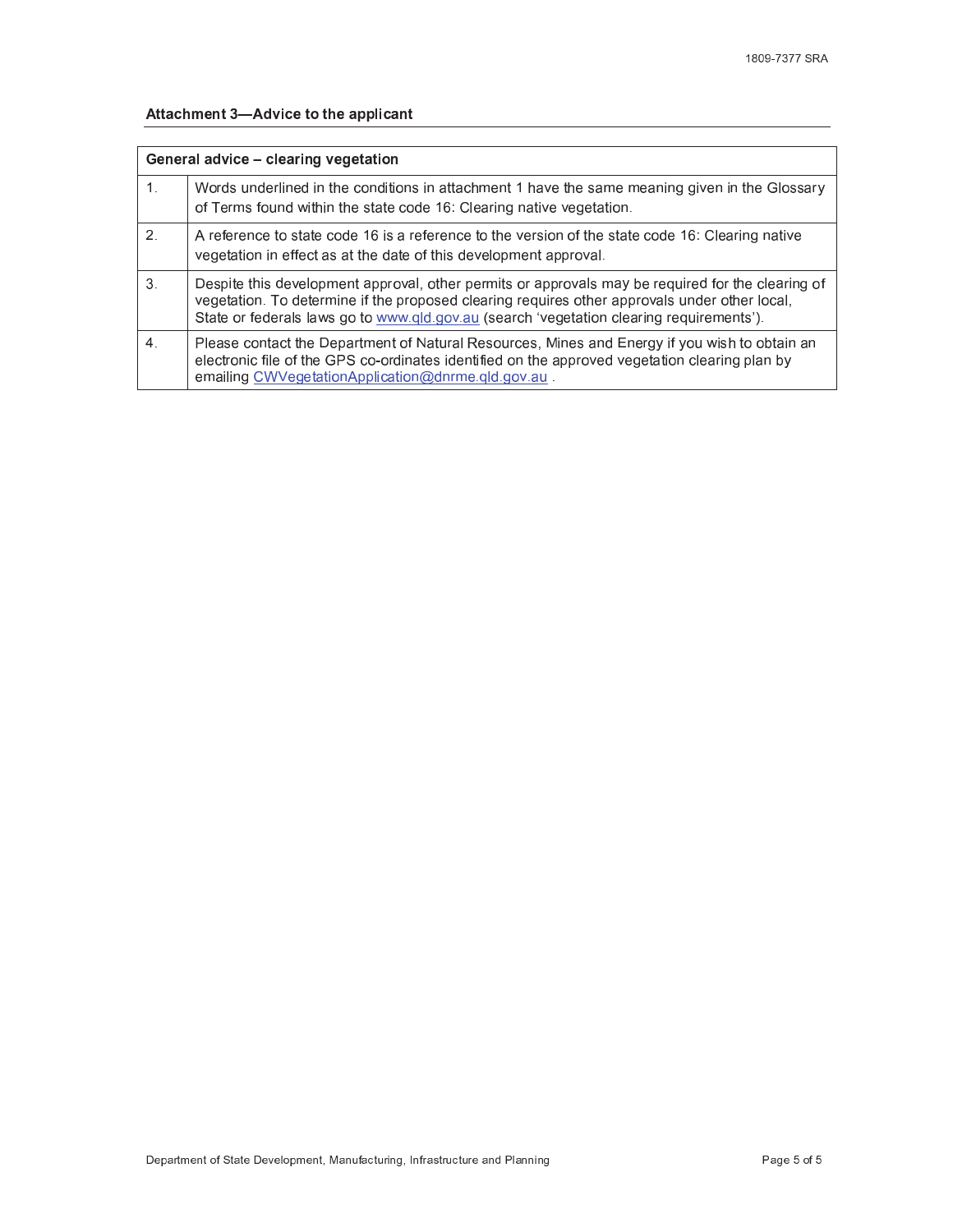